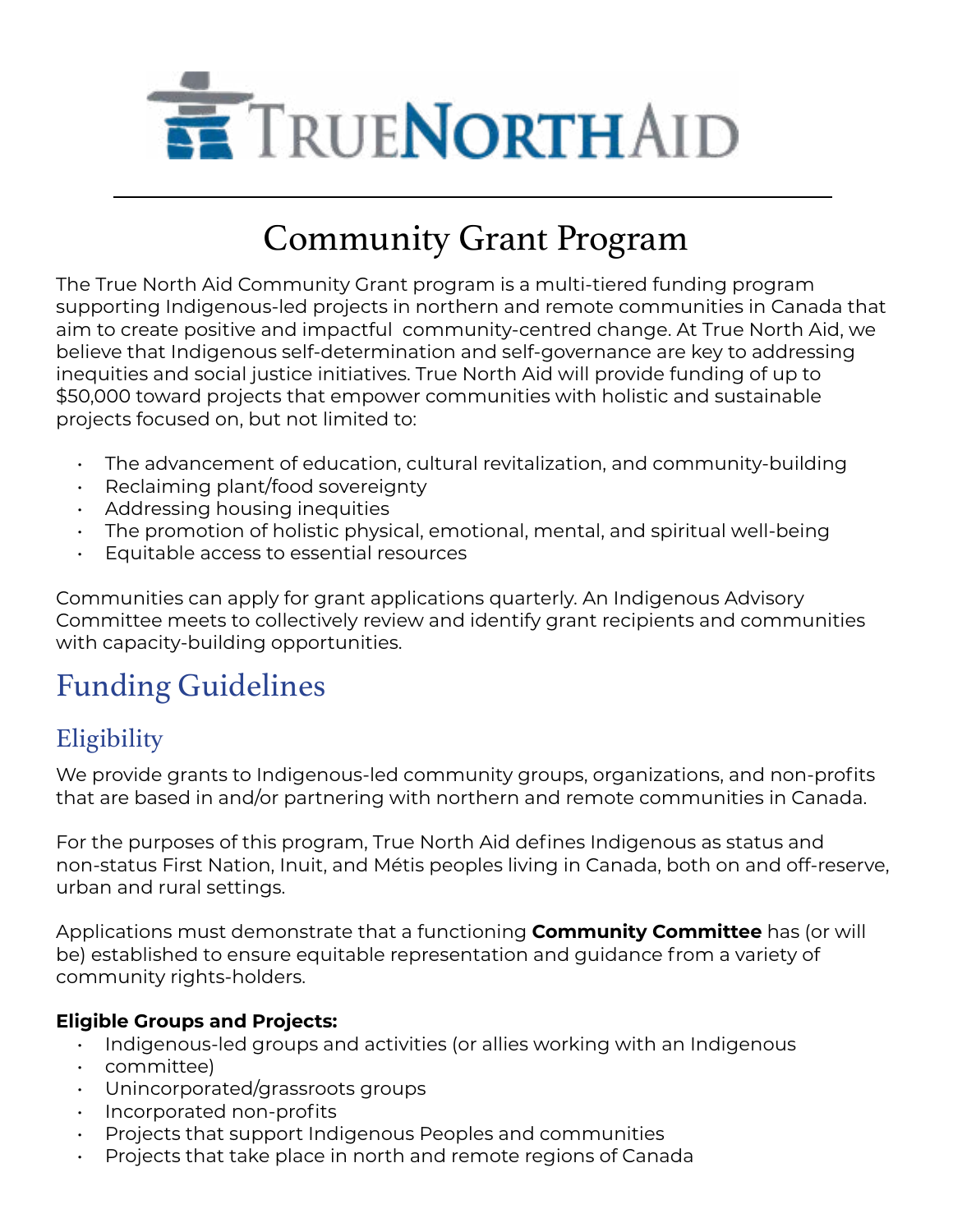

- $\cdot$  Projects that promote a tangible benefit to the public
- Projects that fall within True North Aid's Objects

#### **Ineligible Groups and Projects:**

- Individuals
- Projects that are not Indigenous-led
- Community groups outside of Canada and/ or True North Aid's definition of **[north](#page-3-0)  [and remote](#page-3-0)**
- For-profit corporations
- Projects that do not promote a tangible benefit to the public
- Projects that fall outside of True North Aid's **[Objects](#page-3-0)**

*\*True North Aid will not fund projects that are political or religious in nature, involve the distribution of substances, or discriminate based on any grounds prohibited by the [Canadian Human Rights Act.](https://laws-lois.justice.gc.ca/eng/acts/h-6/page-1.html)*

# Application

Applicants may apply for community grants through the application portal on the True North Aid website. To improve an application success rate, please make sure to review the Community Grant Guidelines thoroughly and fill out the application with as much detail as possible. Once submitted, our Outreach Manager will be in touch with you regarding your application.

Please allow four weeks following the quarterly application deadline to receive a final response regarding your application status. Please note that we are unable to discuss the status of your application during that time.

### Review Process

All applications will be reviewed by our Outreach Manager and decided upon collectively by the Indigenous Advisory Committee. The Indigenous Advisory Committee prioritizes Indigenous membership, with members from diverse backgrounds in operating social justice, community-informed, development programs. Membership has been considered carefully with respect to regional diversity, as well as experience and/or educational background. Please see below to learn more about the Indigenous Advisory Committee.

At the end of each quarter, the Indigenous Advisory Committee meets to review and identify successful grant recipients. All recipients will be notified shortly after the quarterly meeting as to the status of their application.

# Capacity Building

All grant recipients will have the opportunity to receive mentorship opportunities from a member of the Indigenous Advisory Committee that has been identified as a potential guide for a particular applicant group. In addition, our Outreach Manager will be available to provide ongoing support to community grant recipients throughout the duration of their application and implementation period.

#### Community Grant Guidelines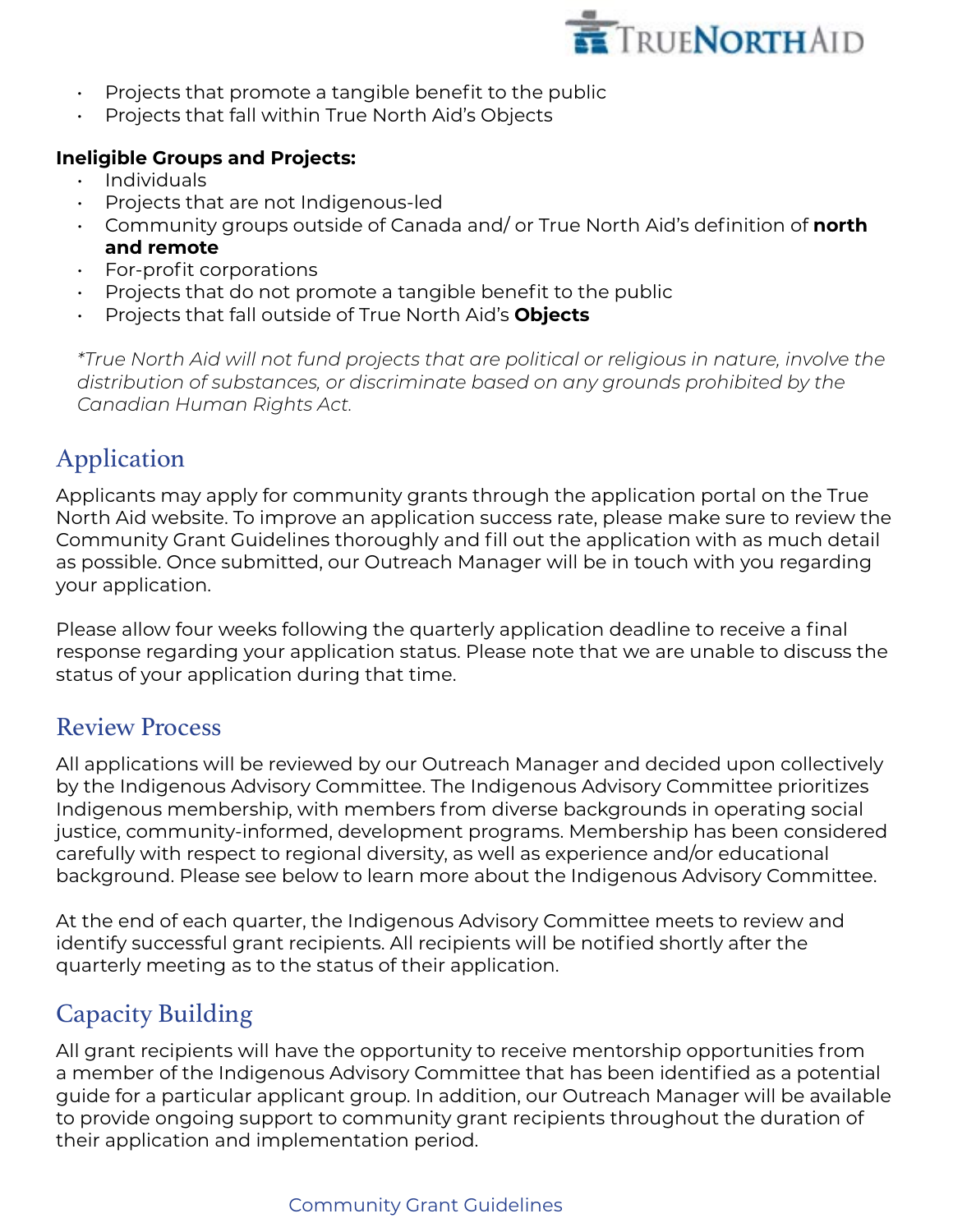

# Reporting and Evaluation

If successful, grant recipients will be required to sign a written agreement outlining a description of their activities, deliverables, as well as the required fiscal reporting periods. Disbursement of funds will be contingent upon the signing of the agreement and the delivery of timely reporting. Reporting schedules will be agreed upon by the applicant in advance of the release of funds. Reporting outlines will be provided to community groups and will include a budget report, written evaluations, and feedback from partnering community members.

As a charitable organization, True North Aid relies on donor funding that is often inspired by communicating the incredible work carried out by the Indigenous communities we partner in supporting. By applying, you agree that True North Aid can share your initiatives with our audiences. Please note, we will not share any private information such as location, names, or photos without expressed permission.

### Financial Disursements and Release of Funds

Funding will be disbursed in phases, with the first portion paid upon the signing of a written agreement, and the remaining funding phased throughout the project implementation process. Funding will be sent to grant recipients via bank transfer, direct deposit, or electronic funds transfer. Grant Funding must be kept separate from the personal finances of the recipient, either through a separate bank account or by accounting for them separately in books and records.

| Period                    | Quarter One                      | Quarter Two                      | Quarter Three                      | Quarter Four                      |
|---------------------------|----------------------------------|----------------------------------|------------------------------------|-----------------------------------|
| Applications<br>Open      | February 16th,<br>2022           | April 1st, 2022                  | July st, 2022                      | October 1st, 2022                 |
| Applications<br>Close     | March 18th, 2022                 | June 17th, 2022                  | September 16th,<br>2022            | December 16th,<br>2022            |
| Decisions Re-<br>leased   | Week of April<br>11th-15th, 2022 | Week of July 11th-<br>15th, 2022 | Week of October<br>10th-14th, 2022 | Week of January<br>9th-13th, 2023 |
| <b>Project Start Date</b> | April 18th, 2022                 | July 18th, 2022                  | October 17th,<br>2022              | January 16th,<br>2023             |
| Project End Date          | July 15th, 2022                  | October 14th,<br>2022            | January 14th,<br>2023              | April 14th, 2023                  |
| Final Report Due          | August 12th, 2-22                | November 11th,<br>2022           | February 10th,<br>2023             | May 12th, 2023                    |

# Important Dates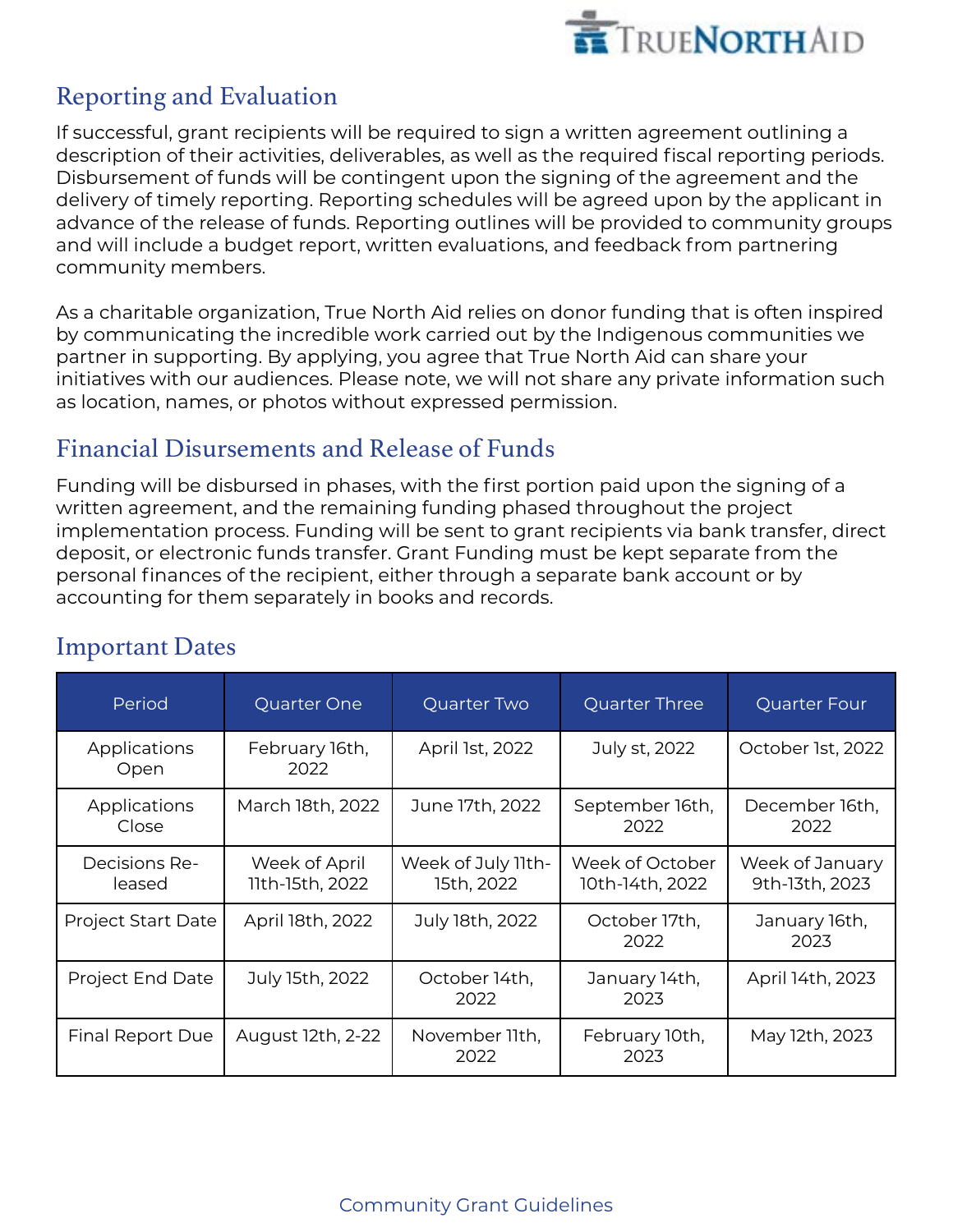

# **Questions**

True North Aid would be happy to answer any questions you have about the Community Grants Program. We are here to assist you! Please email: programs@truenorthaid.ca, or call 613-305-2331 to speak with our Outreach Manager. If you require an alternate method of communication or any accommodation, please let us know and we will do our best to assist you.

<span id="page-3-0"></span>\*True North Aid defines **'north and remote'** as communities that are in the northern regions of Canada (north of 55° latitude, approximately), and/or more than two hours from a city or town with:

- a hospital;
- access to specialized care and support services;
- big box stores and grocery stores;
- other essential goods and/or services

Please note, exceptional circumstances can be made based on need.

\*The purpose of a **Community Committee** is to ensure equitable representation from a variety of community members. As such, members should represent diverse rights-holders within the community. Members should include a minimum of three individuals, with at least one member being in a position of leadership which could include, if applicable:

- A band council or band office staff
- A member of an elder's council
- City/Community Council and/or its staff
- Educators and Principals of Schools in the Community
- Education Authority Members and Staff
- Health and Nursing Station Staff
- Social and Community Services Directors and Staff

Other committee members can be individuals from the community.

\*True North Aid's **Charitable Objects** are as follows:

- 1. To advance education by providing books, equipment and educational aids to students in Northern Indigenous communities;
- 2. To relieve poverty in Northern Indigenous communities by providing food, clothing, shelter, sustainable solutions and other basic necessities of life to individuals and families who are poor, of low income, or in need;
- 3. To provide publicly available scholarships and educational programs for the benefit of Indigenous youth;
- 4. To support reconciliation efforts through programs that promote meaningful cross-cultural exchanges, respect for diversity and inclusion, and national awareness about the ongoing impacts of Canada's unique history for Indigenous people, particularly in the most northern and remote areas in the Country; and
- 5. To undertake activities ancillary and incidental to the attainment of the above-mentioned charitable purposes.